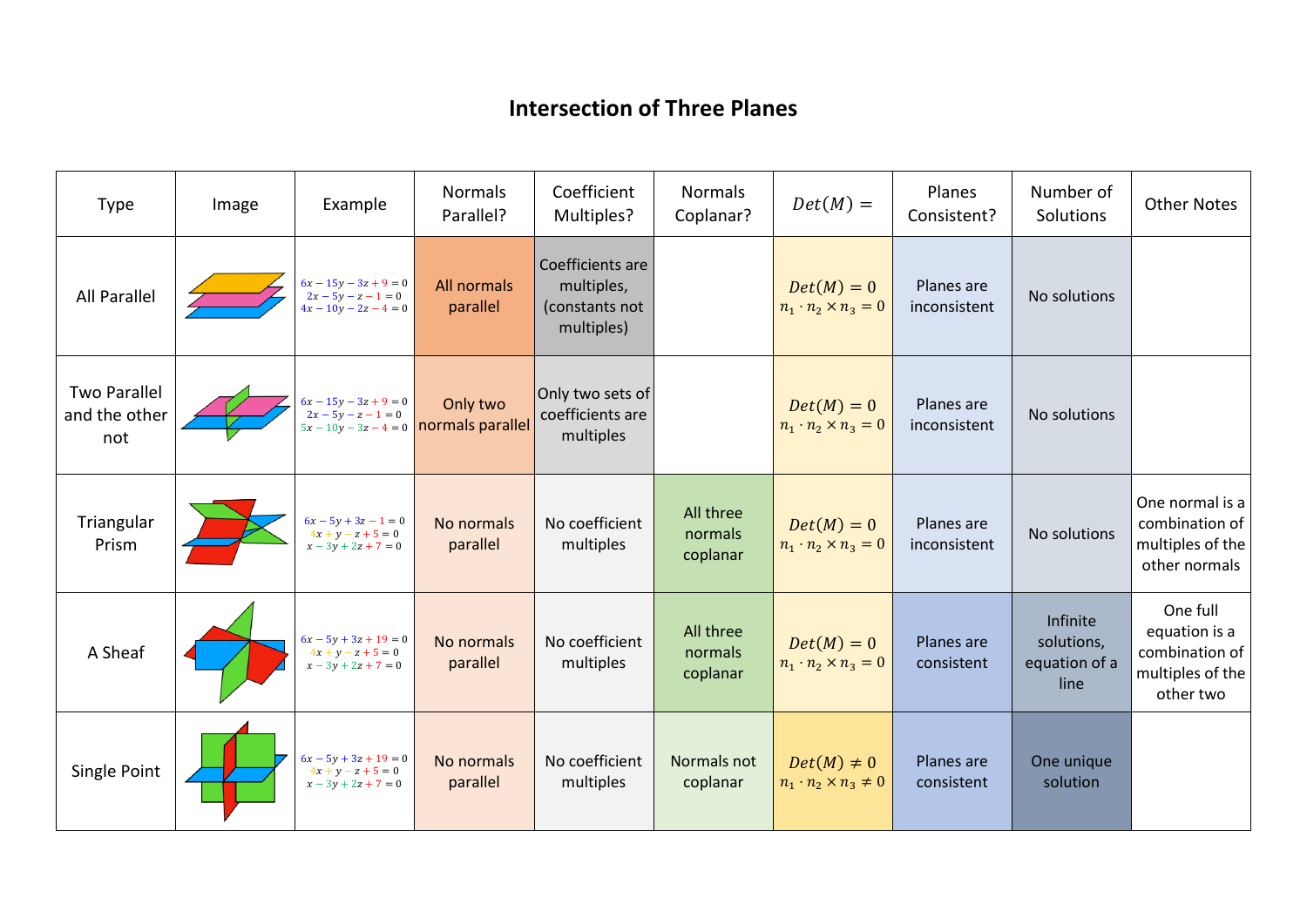# **All Parallel**



- All normals parallel so are multiples of each other. In example above, the blue numbers are all multiples.
- The constants are not in the same multiples as, if they were, the equations would represent the same plane
- $Det(M) = 0$
- Planes are inconsistent since no points on all three planes, i.e no solutions

#### **Two Parallel (and the other not)**



 $6x - 15y - 3z + 9 = 0$  $2x - 5y - z - 1 = 0$  $5x - 10y - 3z - 4 = 0$ 

- Two normals parallel so are multiples of each other. In example above, the blue numbers are all multiples but the greens aren't.
- The third plane crosses the others along two parallel lines
- $Det(M) = 0$
- Planes are inconsistent since no points on all three planes, i.e no solutions

### **Triangular Prism**



```
6x - 5y + 3z - 1 = 04x + y - z + 5 = 0x - 3y + 2z + 7 = 0
```
- Planes intersecting in pairs of parallel lines
- No normals parallel so no multiples of each other. In example above, the blues, greens and oranges aren't multiples of each other.
- One of the normals is a combination of multiples of the other two normals. In example above, blue normal  $= 2 \times$  green normal + orange normal
- All three normals are coplanar, i.e they all lie in the same plane.
- $Det(M) = 0$
- Planes are inconsistent since no points on all three planes, i.e no solutions